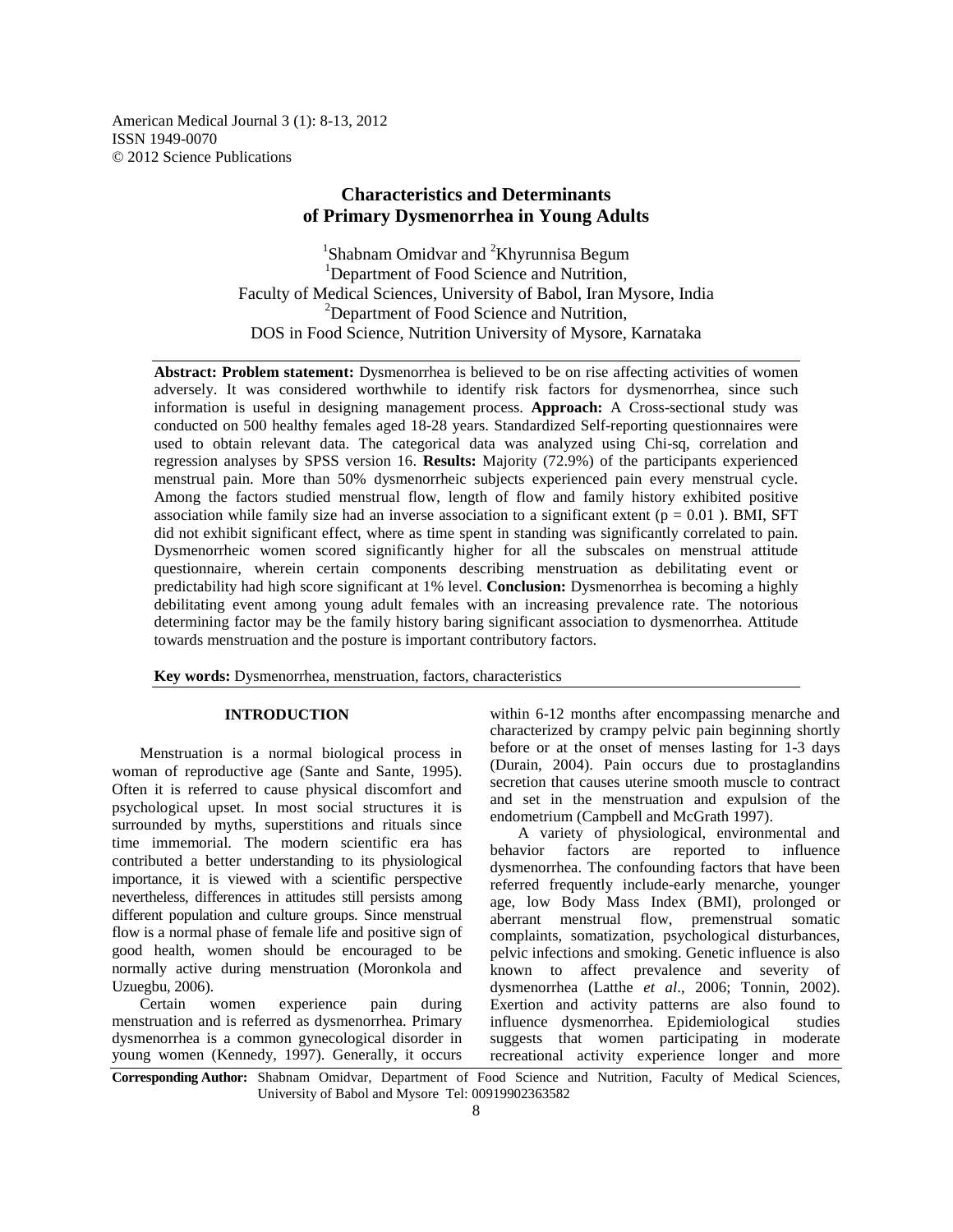variable cycles compared to sedentary women (Cooper *et al*., 1996; Harlow and Matanoski, 1991). The general consensus among women is that physical activities increase menstrual flows, therefore women tend to reduce their levels of physical activity during menstruation (Chiou *et al*., 2007; Lee *et al*., 2006; Im and Choe, 2001; Hill, 2003). Other than this, literature also indicate that menstruation is conceived as an overwhelmingly negative period, in fact a time when women must cope with considerable psychological and physical symptoms (Marianne and McPherson, 2004). The present study was planned with an objective to investigate the menstrual pattern among the young females from urban area and correlate the occurrence of dysmenorrhea with demographic variables, menstrual pattern, activity and attitude.

# **MATERIALS AND METHODS**

 The present study was of a Cross-sectional design conducted in urban areas from a major city in South India. The selected women were explained about the protocol and purpose of the study and were requested to complete the questionnaires to elicit information relating to demographic feature, menstrual characteristics, pain intensity and attitude towards menstruation.

 Five hundred healthy young females aged 18-28 years formed the study population. They were selected from educational institutions offering higher secondary education, pre-university and under graduate courses. A purposeful sampling was adopted to select unmarried girls; also those who volunteered to give complete and correct information were included for the study.

**Demographic assessment:** The demographic information included family details relating to family size and type, chronological age and age at menarche. Parent's education, occupation, house type and possession of costly goods like vehicles, computer, TV, DVD, refrigerator, phones was also obtained and this information was used to compute Socio Economic Status (SES), it was designated as low, middle and high SES.

**Assessment of menstrual characteristics:** Menstrual regularity: Menstrual flow in equal intervals between 21 and 35 days was considered as regular (normal) menstruation (Bernis *et al*., 1999).

**Menstrual blood flow:** The quantity of menstrual flow usually experienced was recorded by each participant as per the method suggested by Higham and Shaw (1990). This was indicated based on the size of stain and number of pads used per day during the menstruation. The extent of blood loss was expressed as low, moderate, or heavy.

**Identifying dysmenorrheic females:** Those females, who experienced pain in the abdominal, groin and lumbar regions on the day before or on the first day of menstruation, were considered as dysmenorrheic (Liu *et al*., 2007).

**Pain intensity:** The Numerical Pain Scale developed by McCaffery and Beebe (1993) was used for assessing pain intensity.

**Anthropometric assessment:** All the participants were measured for linear height and body weight. Height measuring scale was used to measure height to the nearest of 0.1 cm. Body weight was measured using a battery operated digital balance(Glan Electronic Scale) the balance was checked for its accuracy each time before use, measurements were made to the nearest of 0.1 kg . This information was used to compute BMI.

 Skin Fold Thickness (SFT) was also measured at triceps, using SLIMGUIDE caliper to the nearest of one millimeter. Standard protocols as described by Jelliffe (1966) were employed for all the measurements.

**Physical activity:** Time spent on usual activities for 24 h during the normal days was obtained through recall method as suggested by WHO FAO/WHO/UNU, 1985. The pattern and type of exercise performed in the past one week was also collected. The information was computed as the duration of work done in different postures such as sitting, standing, walking, lying down and sleeping.

**Menstrual attitude:** Menstrual attitude questionnaire of Brooks-Gunn and Ruble (1980) and modified was adopted. This schedule carried 22 items with six dimensions for menstruation, i.e., as a debilitating event, a bothersome event, a natural event, anticipation and prediction of the onset of menstruation, denial of any effect of menstruation and embarrassment about menstruation. Each item was scored from disagree strongly to agree strongly.

 The research protocol was approved by the Ethical Committee, University of Mysore.

 The data was analyzed using SPSS for Windows version 16. Descriptive statistics was used to determine mean and percentages. The categorical data was analyzed using Chi-sq, correlation and regression analyses.

### **RESULTS**

 Subjective information is presented in Table 1, the participants were in the age group of 18-28 years with a mean age of  $21 \pm 1.65$  years. No significant difference in age was noted between dysmenorrheic and non dysmenorrheic women; however it is of concern that more than 50% dysmenorrheic subjects experienced pain every menstrual cycle.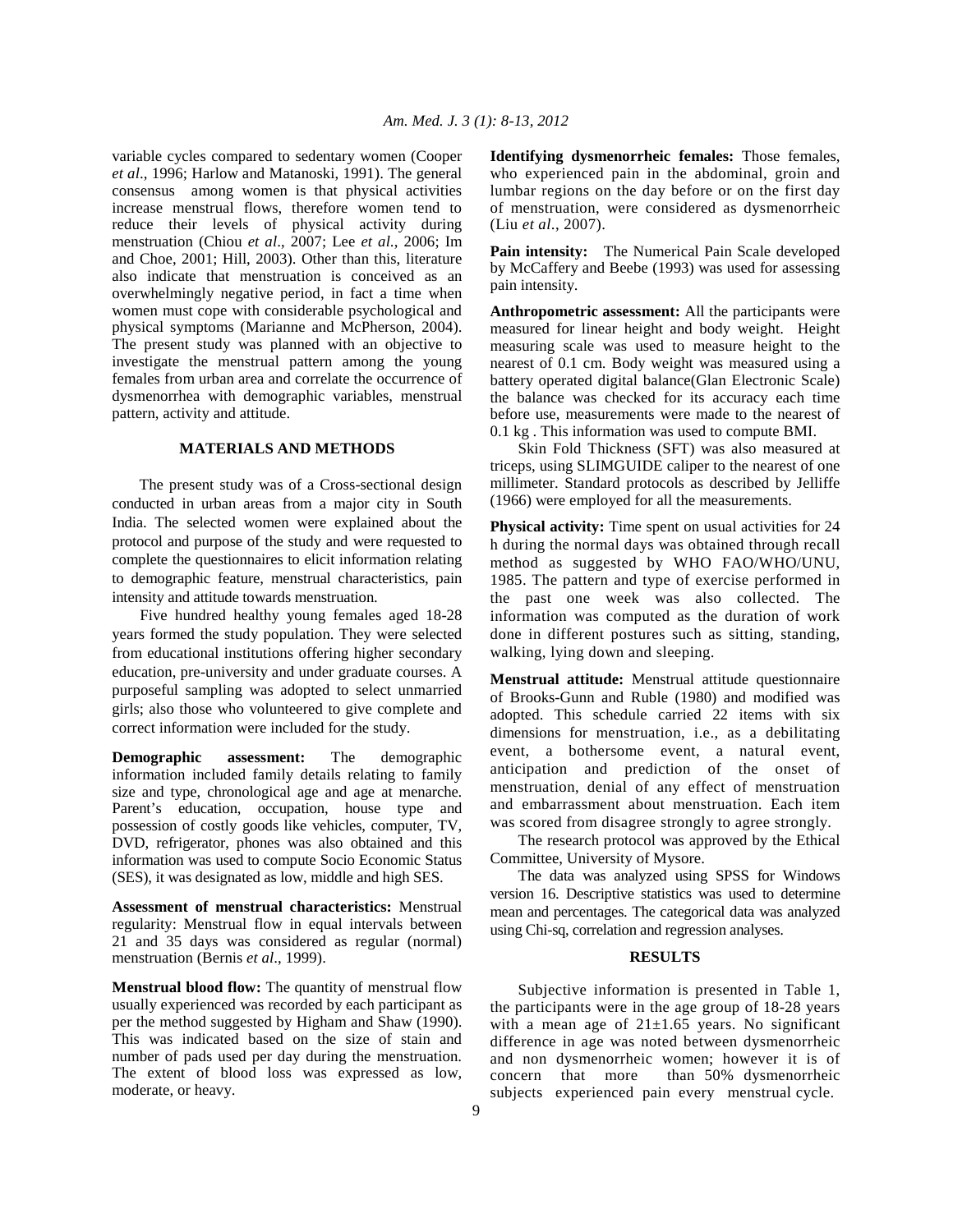|                   |          | Table 1: Socio-demographic characteristics of females by status of dysmenorrhea |                   |       |                     |
|-------------------|----------|---------------------------------------------------------------------------------|-------------------|-------|---------------------|
| Socio demographic |          | Dysmenorrheic                                                                   | Non dysmenorrheic | Total | Chi-                |
| variables         |          | N(% )                                                                           | N(% )             | N     | square              |
| Distribution      |          | 363 (72.9)                                                                      | 135(27.1)         | 498   |                     |
| Age (Years)       | 18-21    | 185(51)                                                                         | 66(48.9)          | 251   | $0.170^{ns}$        |
|                   | >21      | 178(49)                                                                         | 69(51.1)          | 247   |                     |
| <b>SES</b>        | Low      | 99(27.3)                                                                        | 38(28.1)          | 137   | 1.428 <sup>ns</sup> |
|                   | Middle   | 221(60.9)                                                                       | 76(56.3)          | 297   |                     |
|                   | High     | 43(11.8)                                                                        | 21(15.6)          | 64    |                     |
| Family size       | $\leq$ 4 | 204(56.2)                                                                       | 66(48.9)          | 270   | 7.999*              |
|                   | $5 - 8$  | 152(41.9)                                                                       | 60(44.4)          | 212   |                     |
|                   | >8       | 7(1.9)                                                                          | 9(6.7)            | 16    |                     |
| Type of family    | joint    | 45(12.5)                                                                        | 16(11.9)          | 61    | $0.607^{ns}$        |
|                   | Nuclear  | 304(84.5)                                                                       | 112(83.6)         | 416   |                     |
|                   | Extended | 11(3)                                                                           | 6(4.5)            | 17    |                     |
|                   |          |                                                                                 |                   |       |                     |

# *Am. Med. J. 3 (1): 8-13, 2012*

Table 2: Menstrual characteristics, family history and work pattern of subjects with/without dysmenorrhea

| Menstrual characteristics        | Dysmenorrheic N (%) | Non dysmenorrheic $N$ (%) | Total    | Chi-square   |
|----------------------------------|---------------------|---------------------------|----------|--------------|
| <b>Cycle length</b>              |                     |                           |          |              |
| $<$ 21 days                      | 12(3.4)             | 7(5.4)                    | 19       | $4.492^{ns}$ |
|                                  | $21 - 27$           | 144(40.7)                 | 59(45.7) | 203          |
|                                  | 28-35               | 168(47.4)                 | 58(45)   | 227          |
|                                  | >35                 | 30(8.5)                   | 5(3.9)   | 35           |
| <b>Blood flow</b>                |                     |                           |          | $7.761*$     |
| Low                              | 85(23.5)            | 48(35.8)                  | 133      |              |
| Moderate                         | 96(26.5)            | 32(23.9)                  | 128      |              |
| Heavy                            | 181(50)             | 54(40.3)                  | 235      |              |
| Length of flow (days/ cycle)     |                     |                           |          |              |
| $\leq$ 4                         | 144(40)             | 73(54.5)                  | 217      | $8.423*$     |
| $5 - 6$                          | 195(54.2)           | 56(41.8)                  | 251      |              |
| $\geq$ 7                         | 21(5.8)             | 5(3.7)                    | 26       |              |
| <b>Regularity of periods</b>     |                     |                           |          |              |
| Yes                              | 310(85.6)           | 120(88.9)                 | 430      | $0.891^{ns}$ |
| N <sub>0</sub>                   | 52(14.4)            | 15(11.1)                  | 67       |              |
| Family history of menstrual pain |                     |                           |          |              |
| Yes                              | 243(68.4)           | 55(42)                    | 298      | 28.2***      |
| N <sub>0</sub>                   | 112(31.6)           | 76(58)                    | 188      |              |

#### Table 3: Distribution of subjects into BMI category and SFT

| Anthropometric<br>parameters | Menstrual pain           |      |                              |      |             |  |  |
|------------------------------|--------------------------|------|------------------------------|------|-------------|--|--|
|                              | Dysmenorrheic<br>$N(\%)$ |      | Non dysmenorrheic<br>$N(\%)$ |      | Chi-square  |  |  |
| BMI                          |                          |      |                              |      |             |  |  |
| < 18.50                      | 97                       | 26.7 | 44                           | 32.6 | 3.542(3)    |  |  |
| $18.50 - 24.99$              | 218                      | 60.0 | 78                           | 57.8 | $p = 0.315$ |  |  |
| $25.00 - 29.99$              | 43                       | 11.8 | 10                           | 7.4  |             |  |  |
| $\geq 30.00$                 | 5                        | 1.4  | 3                            | 2.2  |             |  |  |
| <b>SFT</b>                   |                          |      |                              |      |             |  |  |
|                              | $Mean \pm SD$            |      | $Mean \pm SD$                |      | Correlation |  |  |
|                              | 14.48±4.85               |      | $14.56 \pm 5.52$             |      | $r = 0.890$ |  |  |

Table 4: Correlation Coefficient between different position and dysmenorrhea

|                        | Mean $\pm$ SD total time<br>for different position in two groups |                      |                         |
|------------------------|------------------------------------------------------------------|----------------------|-------------------------|
| Different<br>positions | Dysmenorrheic                                                    | Non<br>dysmenorrheic | Pearson<br>correlations |
| Sitting                | $418.07 \pm 144$                                                 | $414.23 \pm 133$     | 0.012                   |
| Standing               | $205.52 \pm 104$                                                 | $184.42 \pm 89$      | $-0.099*$               |
| Walking                | $102.02 \pm 67$                                                  | $93.91 \pm 50$       | $-0.065$                |
| Sleeping/lying         | 522.88±105                                                       | 537.26±96            | 0.064                   |
| Working                | $165.77 \pm 107$                                                 | $172.61 \pm 118$     | 0.026                   |

The percentage distribution of women into low, middle and high SES was also essentially similar in the two groups. Majority of the selected women belonged to low and middle SES. Family size of the participants varied between less than 4 to more than 8 members, large families were less prevalent. Chi-sq analysis exhibited a significant association between family size and dysmenorrhea ( $p = 0.01$ ).

 Table 2 presents the menstrual characteristics and family history of dysmenorrhea.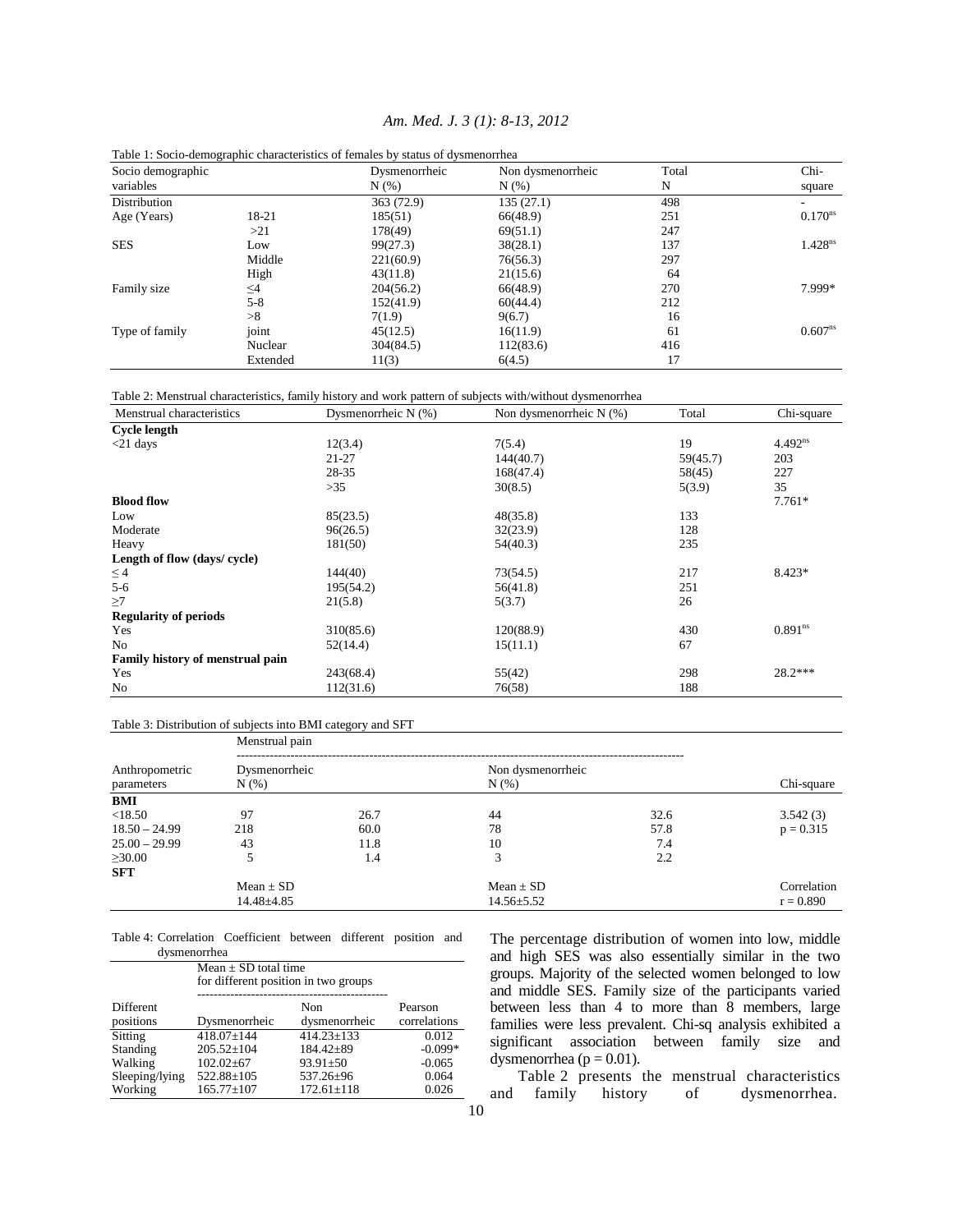|                                                    |                 | Group           | Non.            |          |       |
|----------------------------------------------------|-----------------|-----------------|-----------------|----------|-------|
| MAO subscales                                      | Group           | Dysmenorreic    | dysmenorrheic   |          |       |
| Menstruation as a debilitating event Mean $\pm$ SD | $3.37 + 1.1$    | $3.45 + 0.06$   | $3.02+0.1$      | $-2.304$ |       |
| Menstruation as a bothersome event Mean $+$ SD     | $3.42 + 0.85$   | $3.46 + 0.85$   | $3.24 \pm 0.94$ | 0.022    |       |
| Menstruation as a natural event Mean $\pm$ SD      | $3.71 + 1.07$   | $3.7 + 1.09$    | $3.71 + 1.11$   | 0.162    | 0.871 |
| Anticipation and prediction of the onset of        | $3.91 + 1.35$   | $4.06 + 1.32$   | $3.22 + 1.56$   | $-5.873$ | 0.000 |
| menstruation Mean+ Sd                              |                 |                 |                 |          |       |
| Denial of any effect of menstruation Mean ± SD     | $3.53 + 1.37$   | $3.15 + 1.71$   | $2.92 + 1.77$   | $-1.234$ | 0.218 |
| Embarrassment about menstruation Mean $\pm$ SD     | $3.15 \pm 1.28$ | $3.17 \pm 1.29$ | $2.84 \pm 1.49$ | $-2.413$ | 0.016 |

*Am. Med. J. 3 (1): 8-13, 2012* 

Table 5: Mean and group differences of attitudes toward menstruation

Table 6: Relationship between certain subjective factors on occurrence of dysmenorrhea

| Variables                        |          | Adj. $r^2$ |       |
|----------------------------------|----------|------------|-------|
| Family size                      | $-0.096$ | 0.007      | 0.033 |
| Menstrual blood flow             | 0.117    | 0.012      | 0.009 |
| Length of flow                   | 0.126    | 0.014      | 0.005 |
| Family history of menstrual pain | 0.241    | 0.056      | 0.000 |

It is evident that 48-90% of women had the cycle length of 21-27 and 28-35 days respectively. No significant differences in the cycle length were found between women with and without dysmenorrhea ( $\chi^2$  = 4.492). Blood flow and length of flow appeared to be significantly associated with dysmenorrhea, 50% of dysmenorrheic women reported to experience heavy blood flow and 26.5% had moderate flow as against the non dysmenorrheic (40.3 and 23.9%) females. Majority of dysmenorrheic females experienced more menstrual days of flow (5-6 and  $\geq$ 7 days), which exhibited significant association according to the chi. Sq. analysis  $(\chi^2$  8.423). All the participants regardless of dysmenorrhea had regular periods.

 Table 3 provides the distribution pattern of selected subjects into the BMI categories. Majority (60 and 57.8%) of dysmenorrheic and non dysmenorrheic women respectively had BMI in the normal range (18.5-24.99). Nearly 27 and 33% of women had BMI less than 18.5 indicating Chronic Energy Deficiency (CED), while 13.2 and 9.6% of women were overweight and obese. It is worthwhile to highlight that a higher percent of dysmenorrehic women were in this category. However the distribution of women with and without dysmenorrhea into various BMI categories was not significant statistically at 5% level. There was not meaningful difference in mean of SFT between two groups.

 Table 4 provides data regarding the usual daily activity pattern of the participants. Pearson`s correlation was performed to identify the association between time spent in activities such as standing, sitting, walking, lying down or sleeping and occurrence of dysmenorrhea. The mean time spent in standing and walking was higher among dysmenorrheic girls as compared to non-dysmenorrhic, standing time was found to be negatively correlated to dysmenorrhea significantly. It appears that the non dysmenorrhic females' work in a more leisurely manner, since sleeping time was higher while walking and standing time was comparatively low, this probably make them fit for working longer time.

 Table 5 presents mean scores for attitudes towards menstruation, as it is evident from the table, the mean values for all subscales for dysmenorrheic women were significantly higher than those scored by non dysmenorrheic women. Scores for subscales such as "debilitating event" and "prediction of the onset of menstruation" were extremely significant at 1% level. On the other hand scores for other subscales except for "Menstruation as a natural event" and "Denial of any effect of menstruation" were significant at 5% level, indicating that dysmenorrhea is influenced by an array of psychological factors.

 Table 6 Certain selected subjective factors such as family size, menstrual flow, length of flow, family history for menstrual pain and occurrence of dysmenorrhea were subjected to correlation test. Although all the selected variables correlated significantly to the occurrence of dysmenorrhea in the selected women, family history exhibited extremely significant correlation.

#### **DISCUSSION**

 Dysmenorrhea is being recognized as an important debilitating period for females. Studies from different regions indicate a rise in its prevalence rate (Agarwal and Agarwal, 2010). The cause of primary dysmenorrhea has not been clearly elucidated (Davis and Westhof, 2001). Less is known about the nonbiological factors in the etiology of primary dysmenorrhoea. Demographic characteristics are often referred to influence dysmenorrhea, especially the chronological age, menarche age and SES. In the present study family size was seen to have a significant effect, nevertheless, age and SES did not exhibit significant association. Although the effect seen between family size and dysmenorrhea was mild, it was surprising that females from small families were more inflicted than those from large families; the reason for such an observation is difficult to explain. Studies from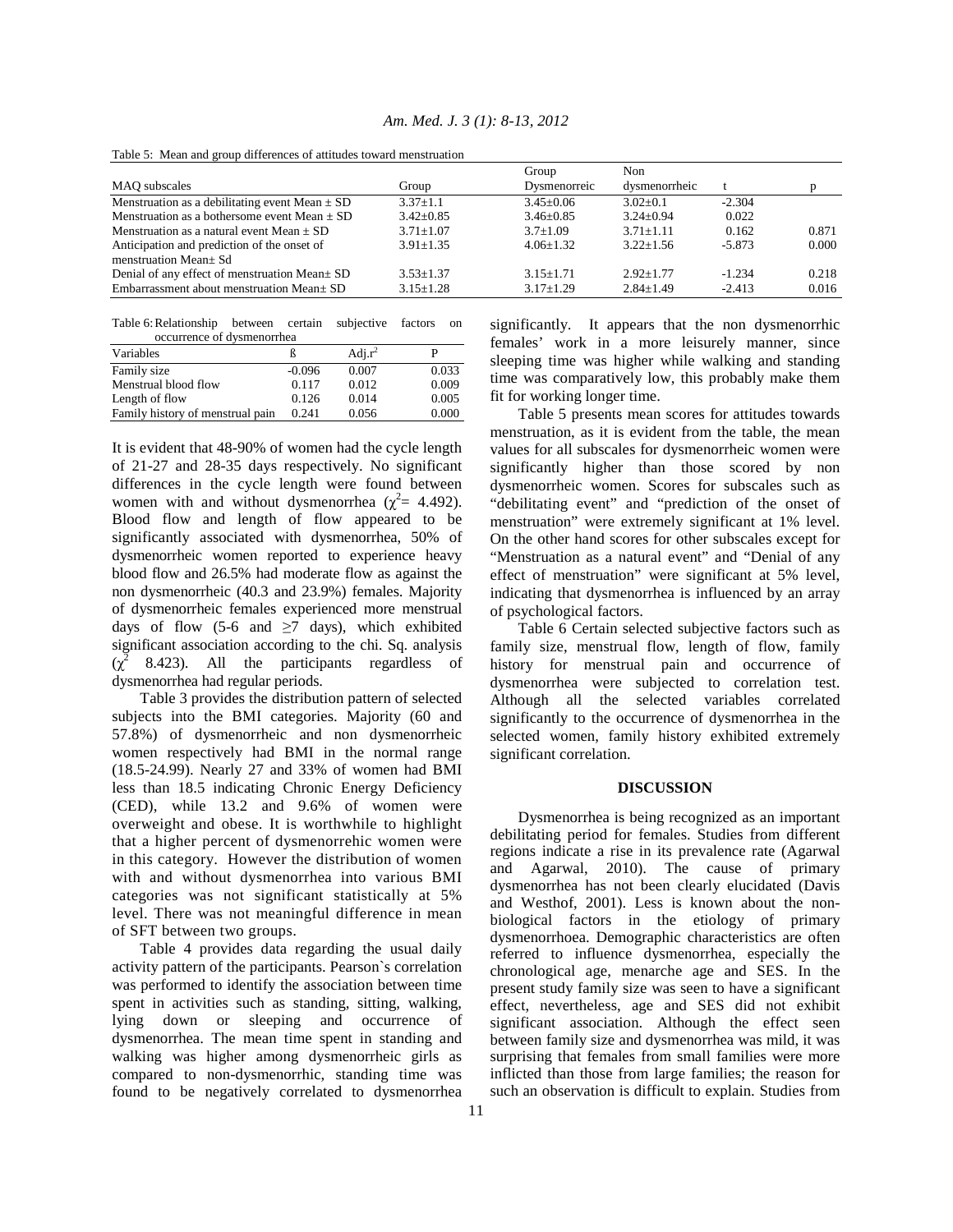different regions covering a large number of adolescent population reported socioeconomic status and literacy to have a positive correlation with dysmenorrheal (Klein and Litt, 1988; Patel *et al*., 2006), contrary to this, Ohde *et al*. (2008) reported no association to income or education with dysmenorrheal.

 Menstrual characteristics are known to be one of the risk factors for dysmenorrhea, wherein, the important ones being length of flow and menstrual blood loss (Balbi *et al*., 2000). Our findings also revealed similar results, since both length of flow and menstrual blood loss were found to be significantly associated to the occurrence of dysmenorrhea. Results from other studies have supported our findings (DiCintio *et al*., 1997). Genetic predisposition to dysmenorrhea was found to be a predominating factor in the present group; the results indicate that family history is a vital sign for predicting the occurrence of dysmenorrhea among the female child. According to genetic studies, genotypes were found to have a significant association with risk of recurrent dysmenorrhea (Di *et al*., 2000; Liu *et al*., 2007).

# **CONCLUSION**

 Our results also revealed that cycle length and regularity of menstruation did not exhibit significant association to dysmenorrhea. However, fact is that relatively higher proportions of the selected females in dysmenorrheic group had longer cycle length than the non dysmenorrheic females suggesting cycle length to exert an effect in menstrual pain. Both dysmenorrheic and non dysmenorrheic females were found to experience regular menstrual periods. A small proportion of the participants reported to have experienced irregularity. It is relevant to mention that, the primary dysmenorrhea may essentially be due to hormonal effects causing higher levels of circulating prostaglandins.

 According to the Ozerdogan *et al*. (2009) dysmenorrhea was 1.5-times higher in underweight women compared to overweight/obese women (OR 1.52; 95% CI 0.99-2.33). Other studies reported that adopting weight management programs also caused an increase in menstrual pain (Montero *et al*., 1996). However, in contrary our study did not find an association between BMI and SFT to the occurrence of dysmenorrhea, studies reported by Ohde *et al*. (2008) supported our findings (Ohde *et al*., 2008).

 Importance of attitude towards dymsmenorrhea has been a focus of study from various countries and realized that a significant cross-cultural difference exists. It is often reported that psychological status influences the occurrences of debilitating events (Wang *et al*., 2004; Lori *et al*., 2000). The readiness for

menstrual event reflects the attitudes of women towards themselves and in turn their self esteem. Hoerster *et al*. (2003) in their comparison between American and Indian women in knowledge and attitude towards menstruation found American women to score significantly higher for preparedness and knowledge for menstruation than the Indian women. On the other hand Indian women scored significantly higher for their positive attitude towards menstruation (Hoerster *et al*., 2003). Results from other studies coincided with our findings that majority (92.2%) of females regardless of age believed menstruation was a natural event also 71.1% believed that the onset of menstruation could be anticipated (Hoerster *et al*., 2003; Lu, 2001).

### **ACKNOWLEDGMENT**

 Researchers are grateful to the all participants and also would like to thank Dr. Ram Bahadur Singh for his support and his cooperation in this study.

### **REFERENCES**

- Agarwal, A.K. and A.A. Agarwal, 2010. Study of dysmenorrhea during menstruation in adolescent girls. IJCM, 35: 159-164. DOI: 10.4103/0970- 0218.62586
- Sante, F.E.B., M.E.B. Sante,1995. Healthy Women, Healthy Mothers: An Information Guide. Family Care International, Inc.
- Balbi, C., R. Musone, A. Menditto, L.D. Prisco and E. Cassese *et al*., 2000. Influence of menstrual factors and dietary habits on menstrual pain in adolescence age. Eur. J. Obstetrics Gynecol. Reproductive Biol., 91: 143-148.
- Bernis, C., P. Montero and S. Castro, 1999. Menstrual pain, menarcheal age and lifestyles in Spanish adolescents. Int. J. Anthropology, 14: 85-97. DOI: 10.1007/BF02443889
- Brooks-Gunn, J. and D.N. Ruble, 1980. The menstrual attitude questionnaire. Psychosom, Med., 42: 503-11.
- Campbell, M.A. and P.J. McGrath, 1997. Use of medication by adolescents for the management of menstrual discomfort. Arch Pediatr Adolesc. Med., 151: 905-912.
- Chiou, M.H., H.H. Wang, Y.H. Yang, 2007. Effect of Systematic Menstrual Health Education on Dysmenorrheic Female Adolescents' Knowledge, Attitudes and Self-Care Behavior. Kaohsiung J. Med. Sci., 23: 183-190.
- Cooper, G.S, D.P. Sandler, E.A. Whelan and K.R. Smith, 1996. Association of physical and behavioral characteristics with menstrual cycle patterns in women age 29-31 years. Epidemiology, 7: 624-628.